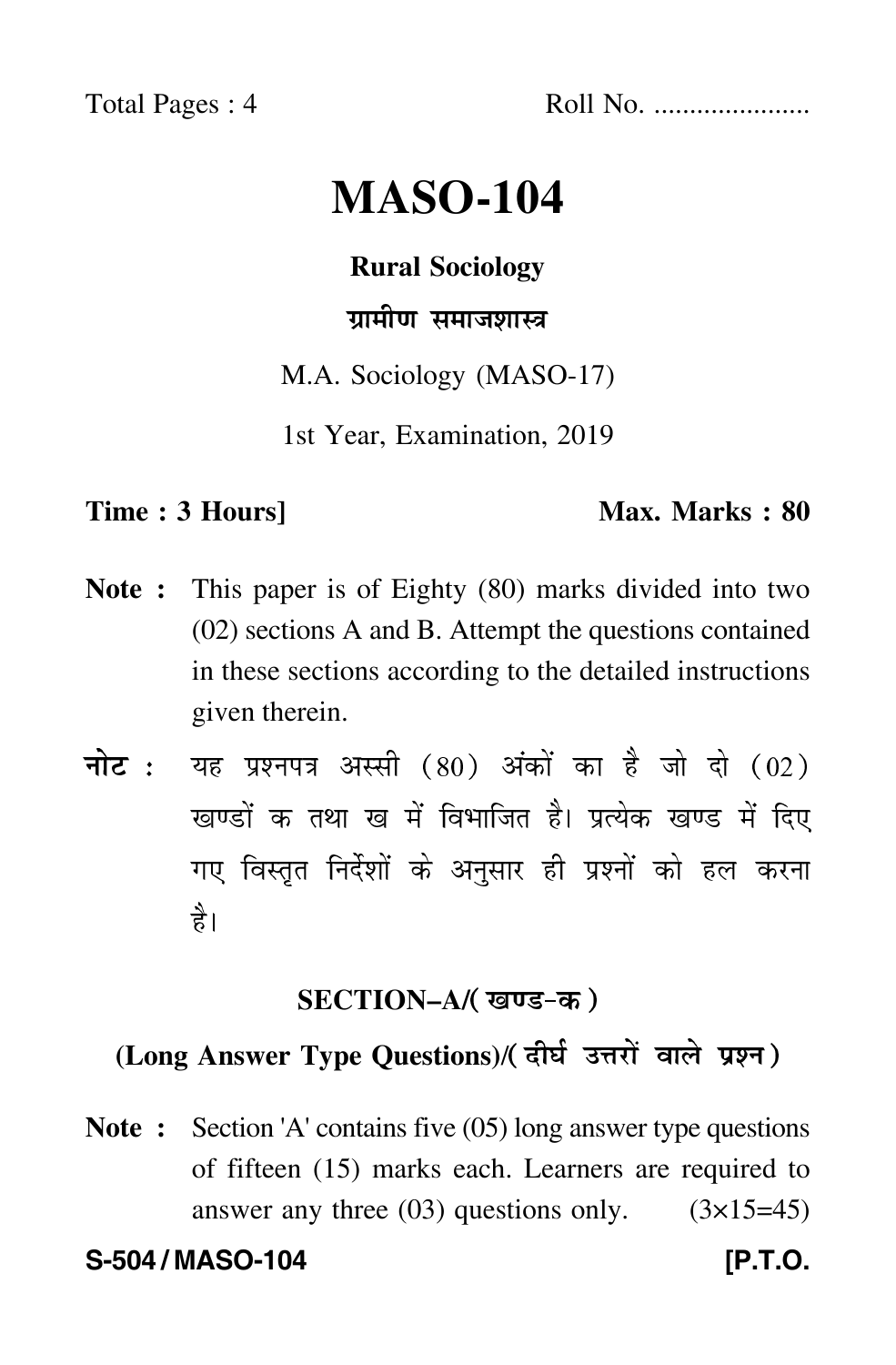- <mark>नोट</mark> : खण्ड 'क' में पाँच (05) दीर्घ उत्तरों वाले प्रश्न दिये गये हैं, प्रत्येक प्रश्न के लिए पन्द्रह (15) अंक निर्धारित हैं। शिक्षार्थियों को इनमें से केवल तीन (03) प्रश्नों के उत्तर देने हैं।
- **1.** What are the factors responsible for intensification of Rural-Urban linkages in contemporary India ? समसामयिक भारत में ग्रामीण–नगरीय सम्पर्क–सूत्रों के गहनीकरण के लिए उत्तरदायी कारक कौन से हैं?
- **2.** What do you understand by democratic decentralization ? Explain this process in reference to Panchayati Raj system. लोकतांत्रिक विकेंद्रीकरण से आप क्या समझते हैं? इस प्रक्रिया को पंचायती राज के संदर्भ में समझाएं।
- **3.** Explain the link between Green Revolution and village environment crisis.

हरित क्रांति और गाँव के पर्यावरण संकट के बीच संबंध को स्पष्ट करें।

**4.** Express your views regarding changing Rural caste stratification.

बदलते ग्रामीण जाति स्तरीकरण के बारे में अपने विचार व्यक्त करें।

# **S-504 / MASO-104 [ 2 ]**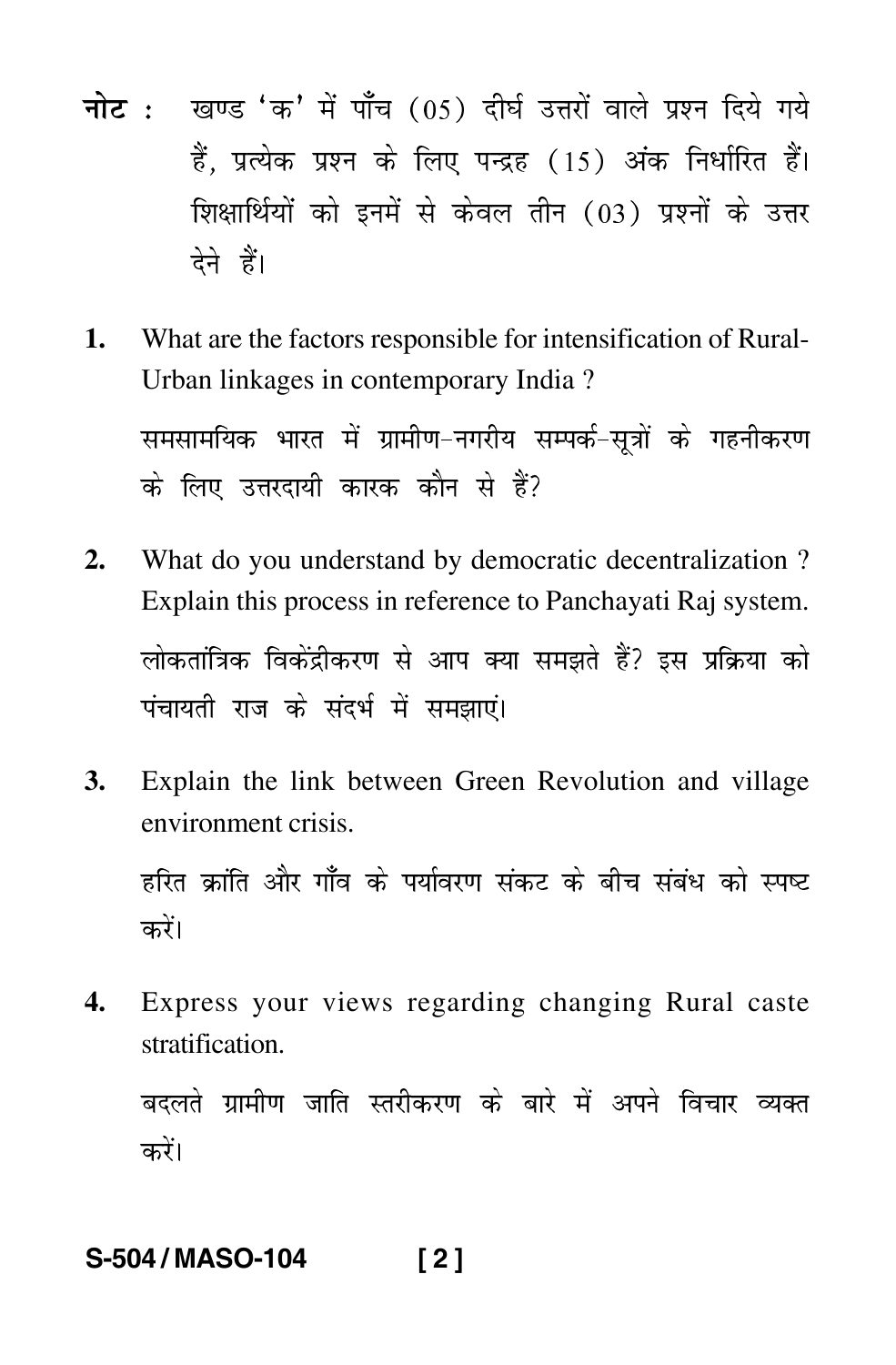**5.** What do you understand by Dominant caste ? Explain process of sanskritisation as process of social change in rural India.

प्रभु जाति से आप क्या समझते हैं? ग्रामीण भारत में सामाजिक परिवर्तन की प्रक्रिया के रूप में संस्कृतिकरण की प्रक्रिया की व्याख्या करें।

### **SECTION–B/**

# (Short Answer Type Questions)/( लघु उत्तरों वाले प्रश्न )

**Note :** Section 'B' contains eight (08) short answer type questions of seven (07) marks each. Learners are required to answer any five (05) questions only.  $(5 \times 7 = 35)$ 

<mark>नोट</mark> : खण्ड 'ख' में आठ (08) लघु उत्तरों वाले प्रश्न दिये गये हैं, प्रत्येक प्रश्न के लिए सात (07) अंक निर्धारित हैं। शिक्षार्थियों को इनमें से केवल पाँच (05) प्रश्नों के उत्तर देने हैं।

- **1.** Characteristics of Rural Community. ग्रामीण समुदाय की विशेषताएँ।
- **2.** Rural reconstruction. ग्रामीण पुनर्निमाण।
- **3.** Jajmani system. जजमानी व्यवस्था।

**S-504 / MASO-104 [ 3 ] [P.T.O.**